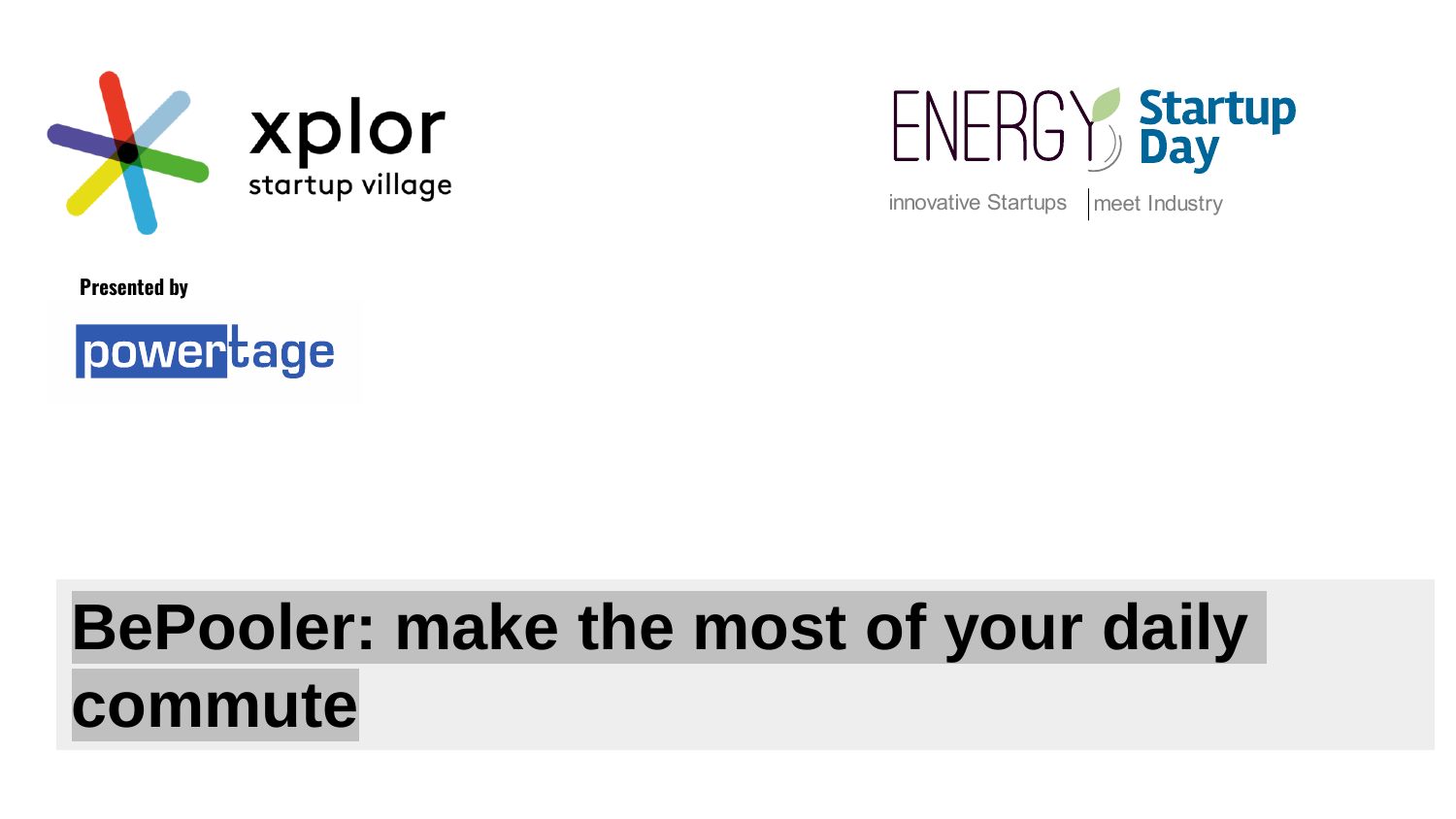## **Everyday problems…**

# TRAFFIC







# SPACE

Many Swiss cities are set to finalise their new master plans The trend towards fewer parking spaces is increasing

# TIME

2019: 30'230 hours /year lost queuing in Switzerland

**MONEY** 

Swiss cities are some of the world's most expensive to park a car

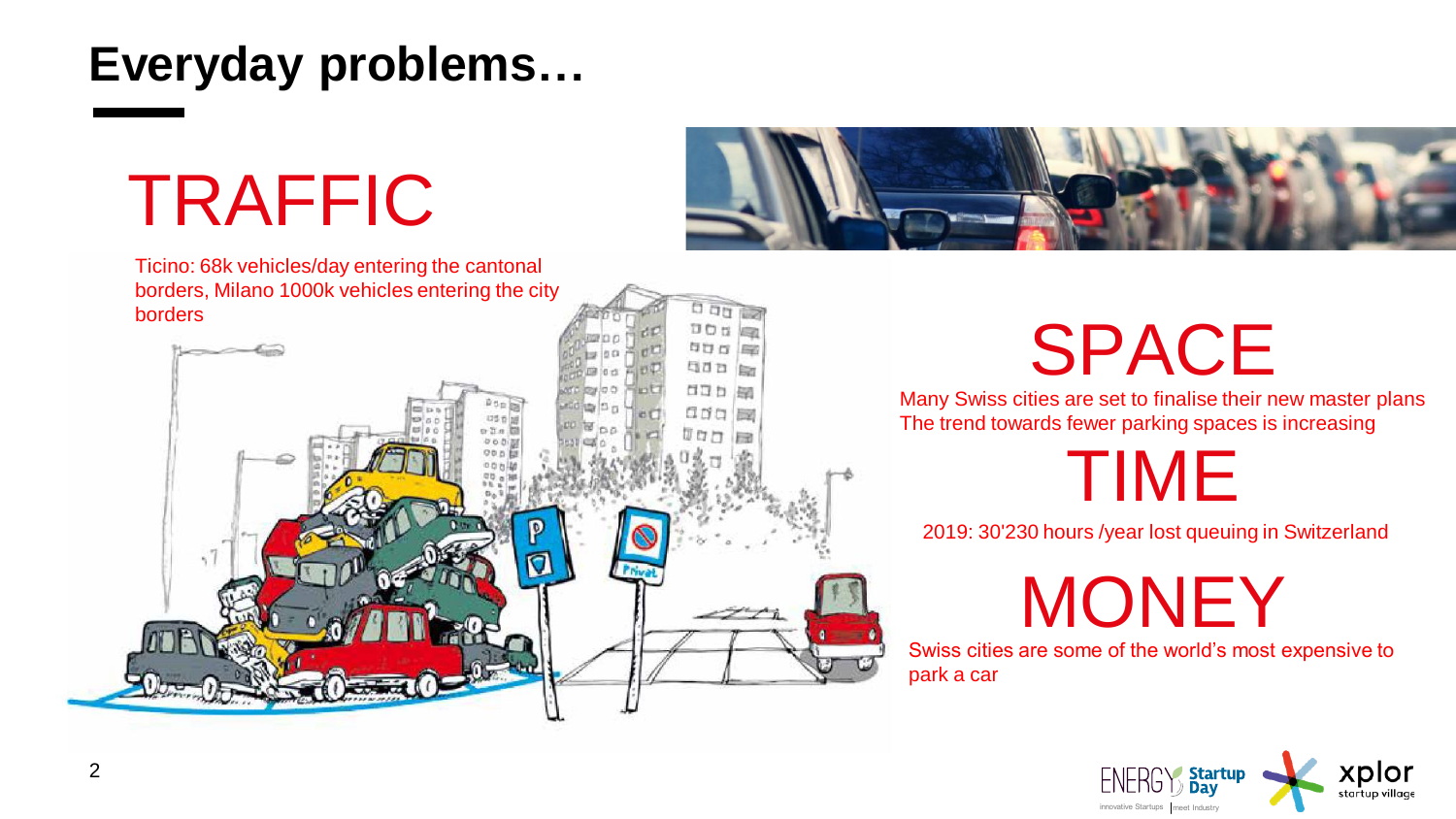### **BePooler's solution & distinctive features**

#### **BePooler's solution**

- ➢ **BePooler SA** ("**BP**" or the "**Company**") was born in Switzerland in 2015.
- ➢ It provides companies and commuters with <sup>a</sup> fast and safe way to **share their home-work-home trips**, reducing traffic, pollution, costs and the use of public resources.
- ➢ BP is <sup>a</sup> technologically advanced **car-pooling platform** dedicated to commuters and business travelers in Europe.
- The **B2B2C** business model requires employers to offer the service to all employees who need to travel, resulting in cost savings and monetary benefits for users.
- ➢ BP has <sup>a</sup> **multiplier effect** resulting from the possibility of grouping users from different companies with the same travel route, whether short (e.g. airport, train station, etc.) or long distance.
- BP is the first mover in several urban business hubs in northern Italy and Switzerland, targets specific locations to reach critical mass and keep competitors away.

#### **BePooler's distinctive features**

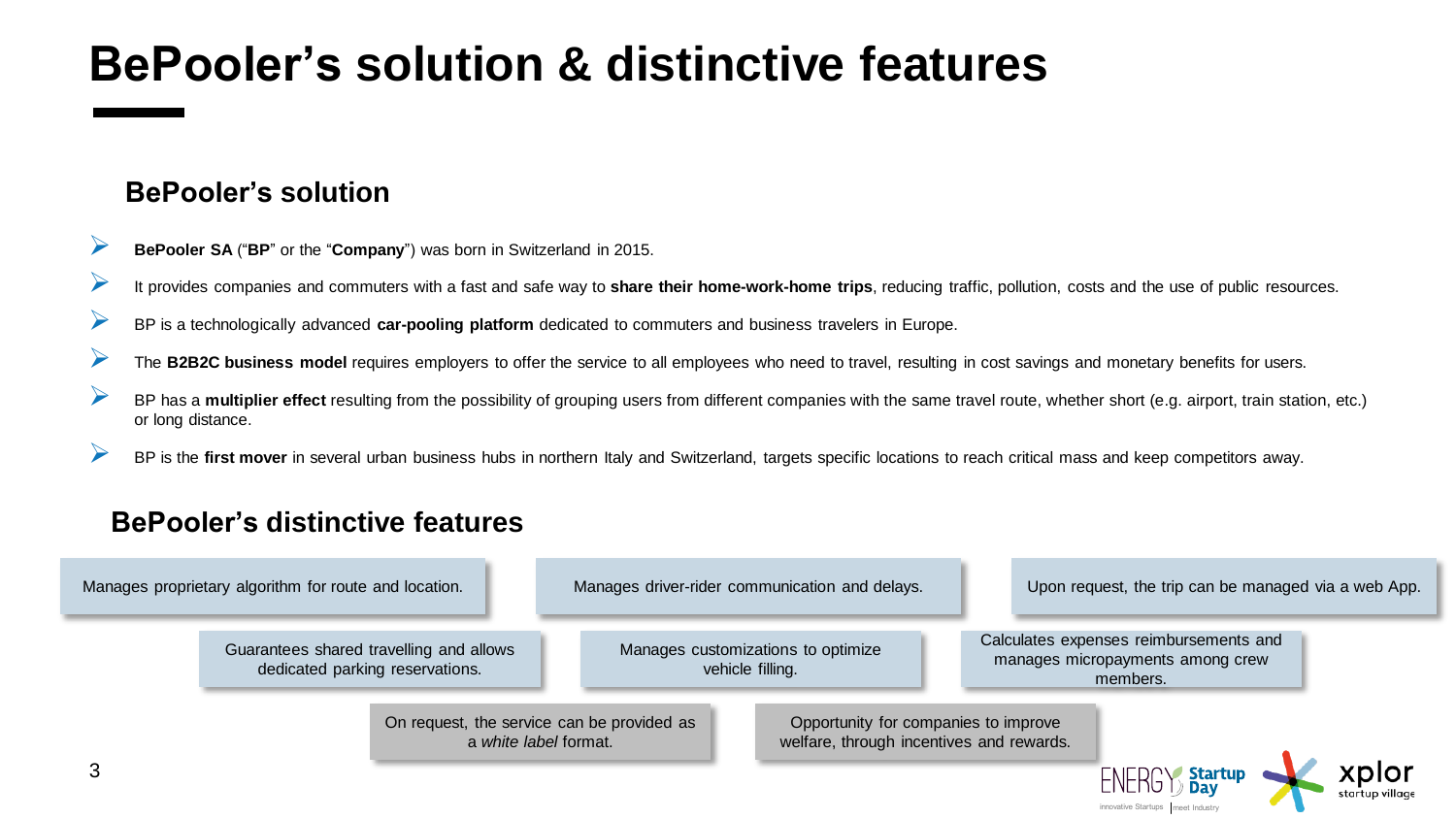# **CarPooling … with an extra gear!**

**"BePooler develops a technologically advanced car-pooling platform. The BePooler's App enables commuters to share their home-work-home trips, reducing traffic pollution, costs and the use of public resources."**

#### **Partners**:

We have carried out a project in Chiasso, Balerna and Stabio/SBB RailwayStations: 7 cost free parking lots reserved for our poolers, on a behalf of **SBB**.

#### **Comparable companies**:

#### $|$ sc $\infty$ p

**Scoop** is a company that employs innovative technologies to aggregate the demand and match drivers and riders. The founders, brothers Rob and Jon Sadow, raised \$ 36 m in 2017 and \$ 60 m in 2019.

#### **Zify**

**Zify** is a ride sharing Indian company headquartered in Hyderabad. Thanks to a capital increase in 2015 Zify is now operative also in the cities of Bengaluru and Gurgaon.

#### VIA VAN

**Via Van** was founded in 2012 by Daniel Ramot and Oren Shoval it first launched its technologically innovative platform in 2013 providing carpooling services in New York. On March 30 th, 2020 Exor announced that it will invest \$ 200 m in Via Van.

#### **My karos**

**B Karos** is the company that made carpooling mainstream in France. With two rounds of investment held in 2019 Karos managed to raise Eur 4,2 m in equity and Eur 1,9 m in convertible bonds.

nnovative Startups Imeet Industri



4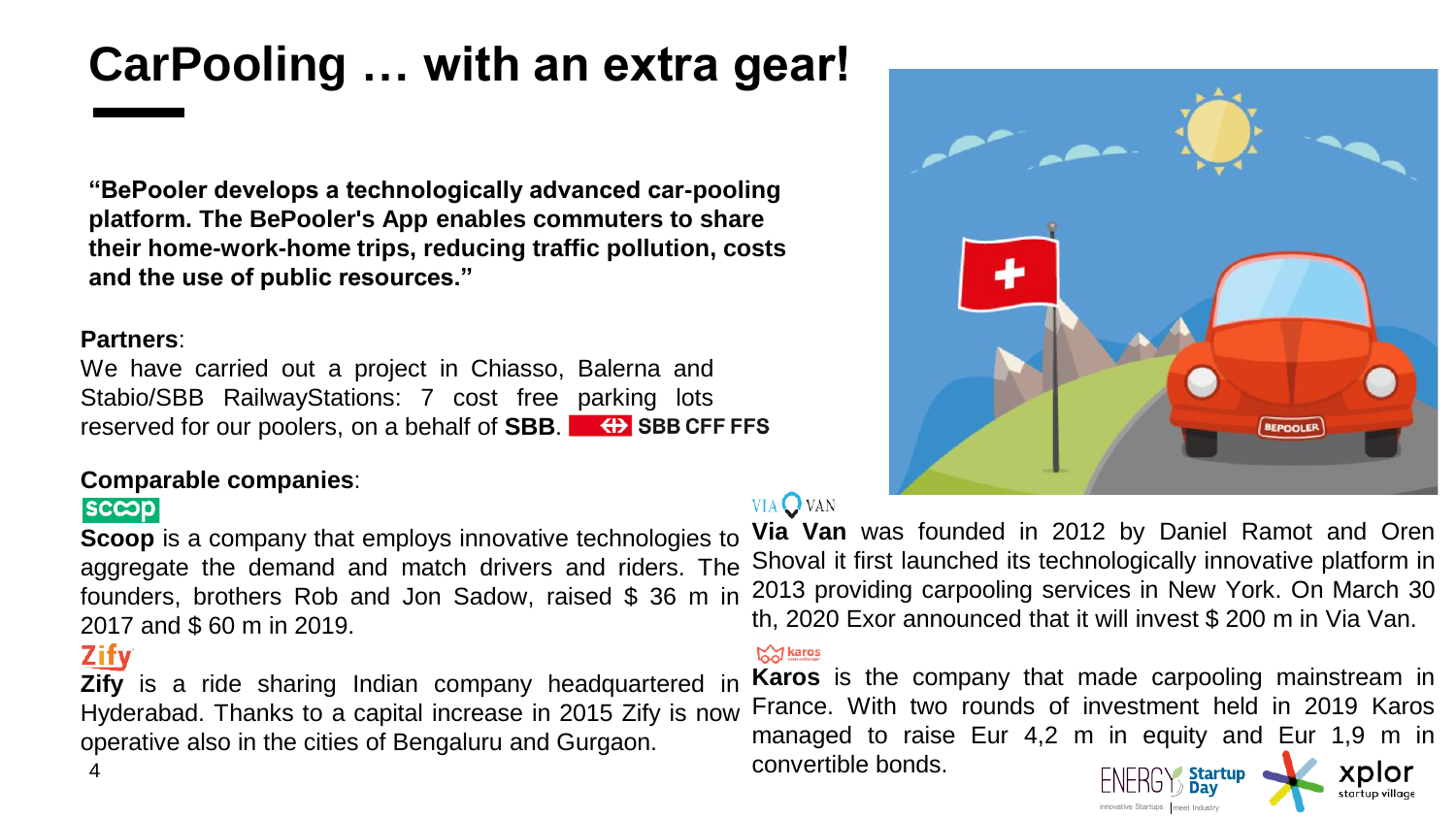### **Commuters Multimode addressable market**

**Companies** e **Local Authorities** are at the same time Customers and **Partners**. They promote CarPooling to employees and citizens.

We provide an **easier** and **comfortable way** to manage common resources.

**The number of yearly trips managed by BP has considerably increased.**



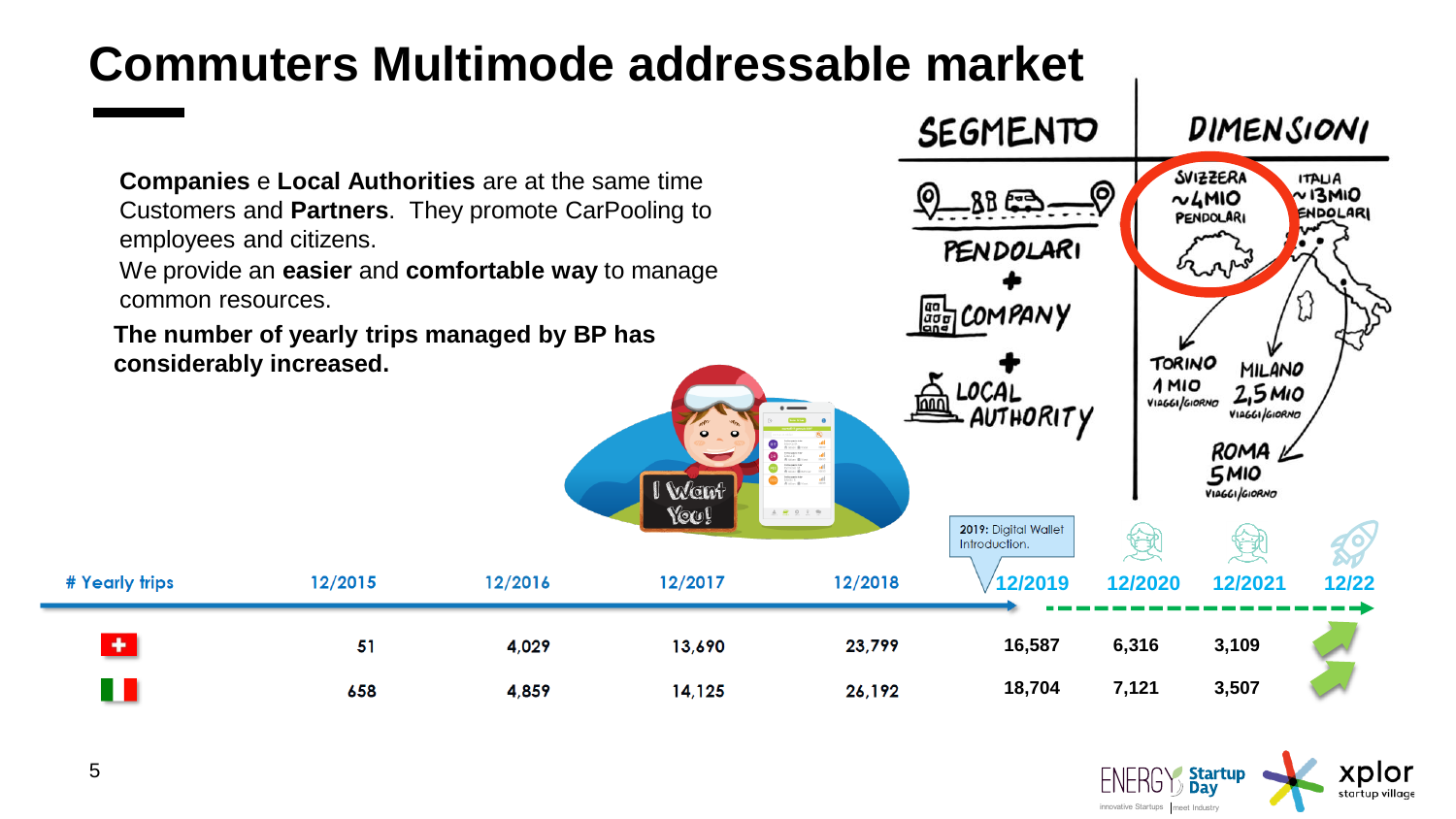### **Team**

#### **The Company**

 $\triangleright$  Team of specialists in the automotive, telematics, mobility, marketing and sales of mobile services, in partnership **with the leading Sat/Nav operator.**



innovative Startups meet Industry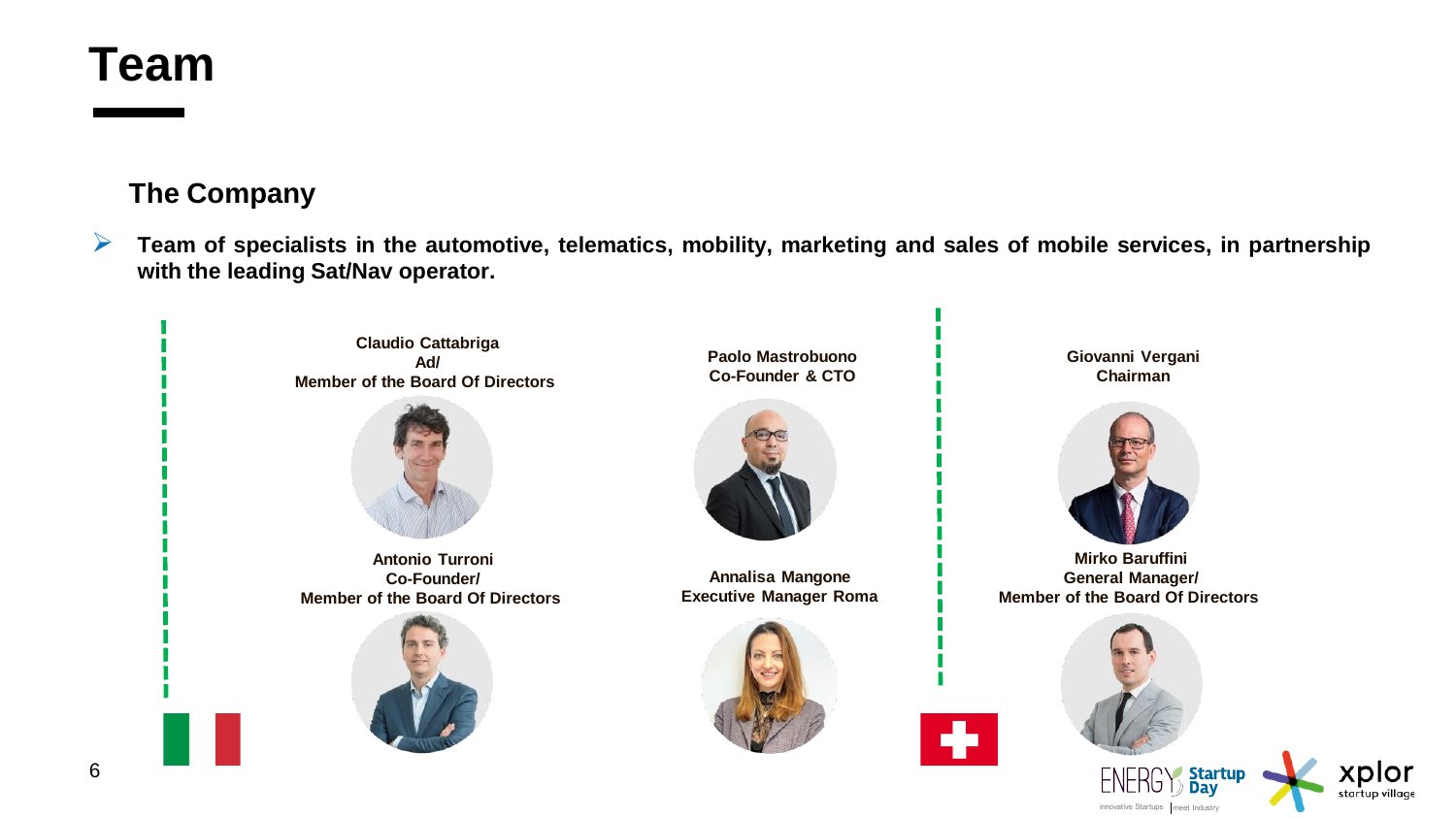## **Timeline / Investment need / Investment offer**

#### **Use of funds**

The Company is looking for **an industrial or financial** partner willing to invest a total of **CHF 0,5 M**.

#### **The raised capital will be employed as follows:**

- Developing user interface (CHF 25k)
- Completing the web-app functionality (CHF 25k)
- Completing CarPooling Shuttle (CHF 75k)
- Taxi Pooling (CHF 125k)
- Redesigning the Driving Behavior (CHF 50k)
- Gamification (CHF 50k)
- Digital communication and portfolio of services (CHF 100k)
- Help Desk (CHF 50k)

7





innovative Startune

3 classificato: BePooler - Handy Trip